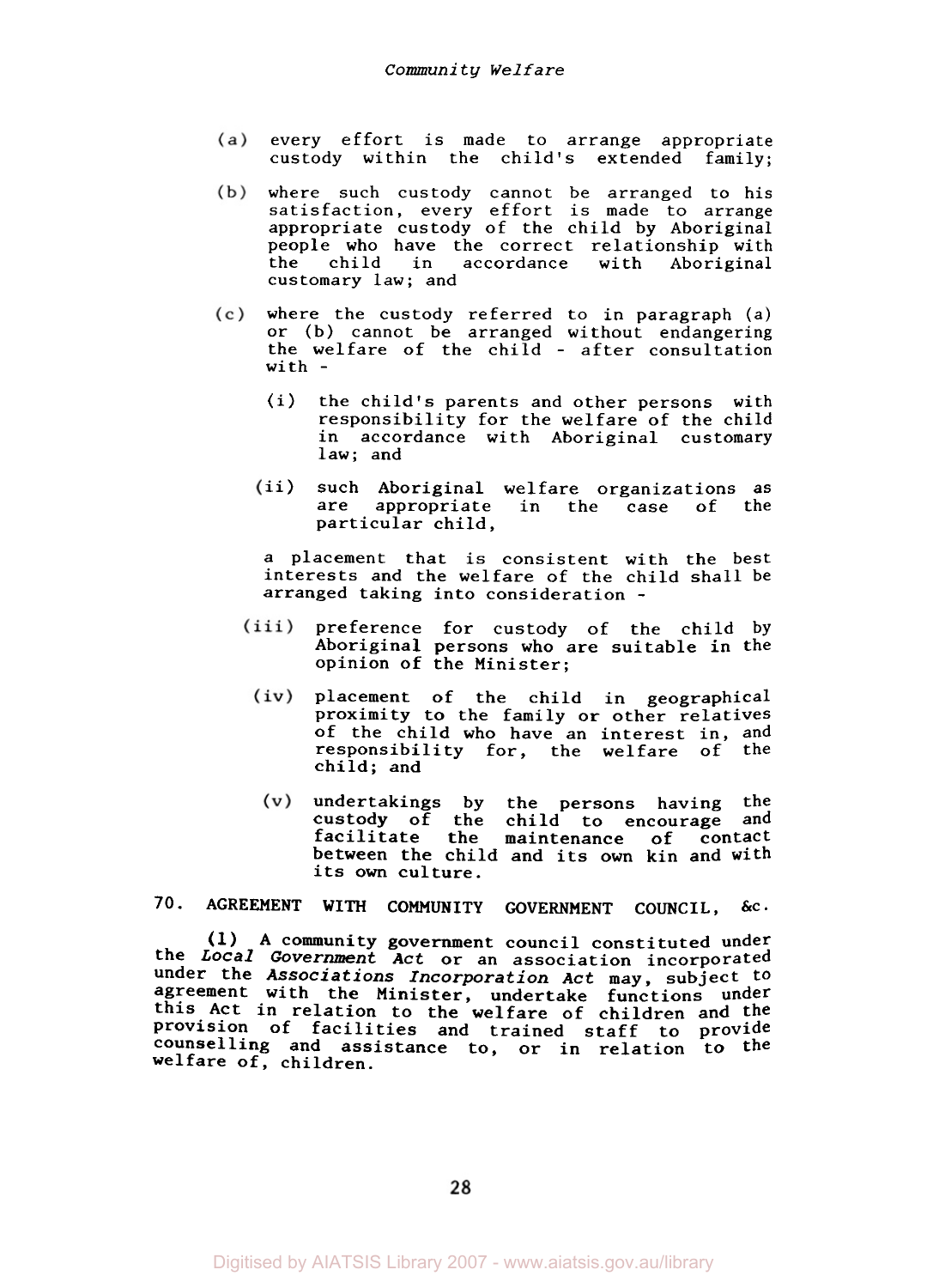(2) **An** agreement under sub-section (1) shall be in accordance with -

- (a) the community government scheme, and shall be effective within the boundaries of the area, of the community government council; or
- (b) the rules of the association,

**as** the case may be.

71. DELEGATION BY COMMUNITY GOVERNMENT COUNCIL, &c.

(1) For the purposes of this Act, a community government council, or the committee of an incorporated association, that enters into an agreement under section 70 may, by instrument in writing, delegate to a person any of its powers and functions under this Act by virtue of that agreement, other than this power of delegation.

(2) A power or function delegated under this section, when exercised by the delegate, shall, for the purposes of this Act and the agreement under section **70,**  be deemed to have been exercised or performed by the<br>community government council or the committee of the community government council or the committee of incorporated association, the party to the agreement.

**(3) A** delegation under this section does not prevent the exercise of a power or the performance of a function by a community government council or the committee of an incorporated association, as the case may be.

PART X - LICENSING OF CHILDREN'S HOMES, &C.

*Division* **<sup>2</sup>**- *Children's Homes* 

72. DEFINITION

In this Part,

- "children's home'' means premises in respect of which the occupier holds himself out as being willing to conduct a residential children's home and in which more than *4* children who have not attained the age of 15 years, not being children or relatives of adults resident at the premises, are cared for for periods exceeding *24* consecutive hours duration, but does not include -
	- (a) a Juvenile Detention Centre established under the *Juvenile Justice Act;*
	- (b) the residence of foster parents registered under Part VIII;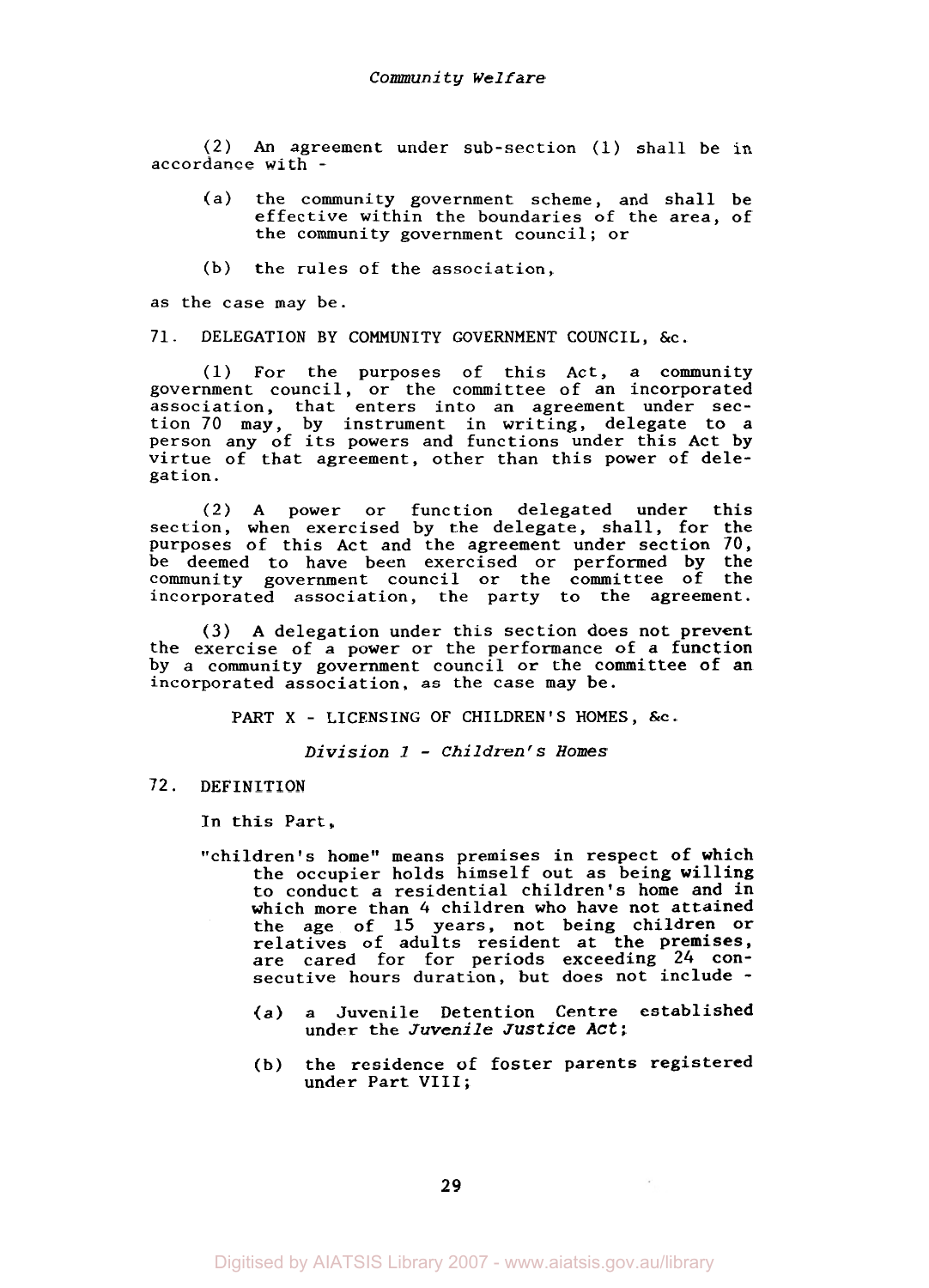- (c) a residential establishment attached to a school or other educational institution within the meaning of the *Education Act;* or
- (d) a hospital.

# **73.** LICENSED CHILDREN'S HOME

(1) No person shall have the conduct or control of a children's home unless the person is the holder of a current licence granted under this section in respect of the children's home.

(2) **A** person may apply to the Minister, in a form approved by the Minister, for a licence under this section to be granted to him in respect of premises specified in the licence.

**(3)** In determining whether or not to grant a licence to an applicant under sub-section *(2),* the Minister shall have regard to -

- (a) the qualifications and experience of the person or persons who will be conducting or managing, and of the persons who will be employed in, the children's home;
- (b) the system of management proposed;
- used as the children's home; and (C) the suitability of the premises proposed to be
- (d) such other matters as the Minister thinks fit.

*(4)* The Minister may grant a licence under this section subject to such terms and conditions (which shall include terms and conditions as to the standards to be observed in the management and operation of the children's home) as the Minister thinks fit and specifies in the licence document.

(5) **A** licence granted under this section shall, subject to this Division, remain in force for **3** years after the day on which it was granted and may be renewed from time to time for successive periods of **3** years.

# 74. LICENCE TO BE AVAILABLE

A licence document under section *73(4)* shall be kept by the licensee at the children's home in relation to which it relates and shall be produced to any person on the request of that person.

Penalty: \$100.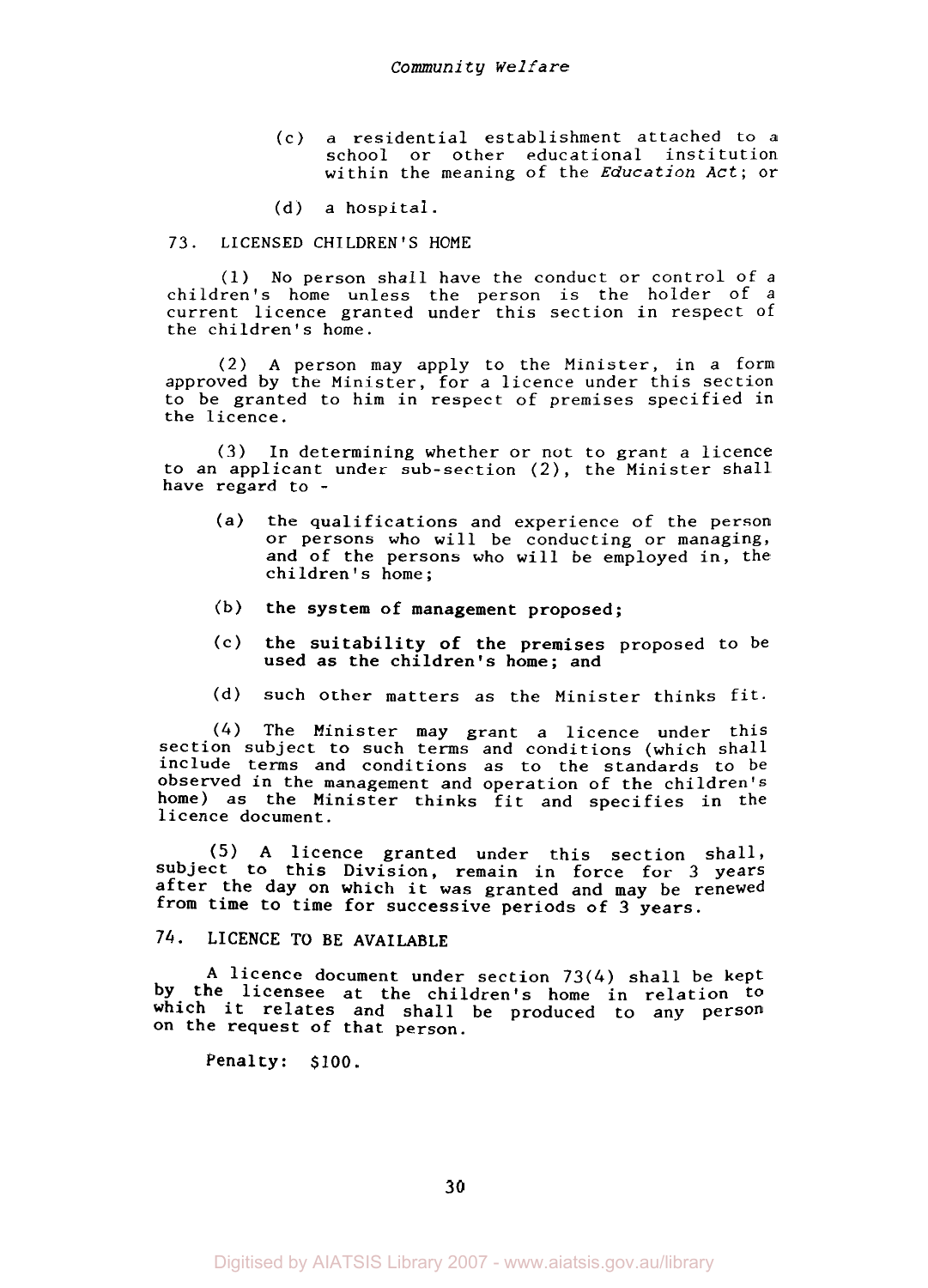## 75. FAILURE TO COMPLY WITH LICENCE

(1) A person who contravenes section 73(1), or contravenes or fails to comply with a term or condition to which a licence under section 73 is subject, is guilty of an offence.

Penalty: For a first offence - *\$500.* 

For a subsequent offence - \$1,000 or imprisonment for 12 months.

(2) In a proceeding for an offence against this section, the court hearing the charge may, on the application of the Minister, and in addition to any other penalty it may impose, cancel a licence granted under section 73 to the person against whom the charge is laid.

#### 76. CANCELLATION OF LICENCE

(1) Subject to sub-section (2), where the Minister is satisfied that proper cause for the cancellation of a licence granted under section **73** exists, he may, by notice in writing served personally or by post on the licensee, cancel the licence.

(2) The Minister shall not under sub-section (1) cancel a licence unless he has given notice in writing to the licensee of his intention to cancel the licence, and his reasons for intending to do so, at least **28** days before he does so, and has given the licensee an opportunity to submit to the Minister reasons why the licence should not be cancelled and he has considered those reasons.

#### 77. REGISTER

**A** licensee of a licensed children's home shall keep a register in which he shall record, in relation to every child received by him into the children's home, so far as those particulars are reasonably ascertainable by him -

- the name, age, place of birth and religion, if  $(a)$ any, of the child;
- the names and addresses of the parents,  $(b)$ guardians or persons having custody of the child;
- $(c)$ the names and addresses of the person, other than a person referred to in paragraph (b), from whom the child was received and his relationship to the child;
- the date on which the child was received into, (d) and the date on which the child left, the children's home;
- the race or ethnic origin of the child; and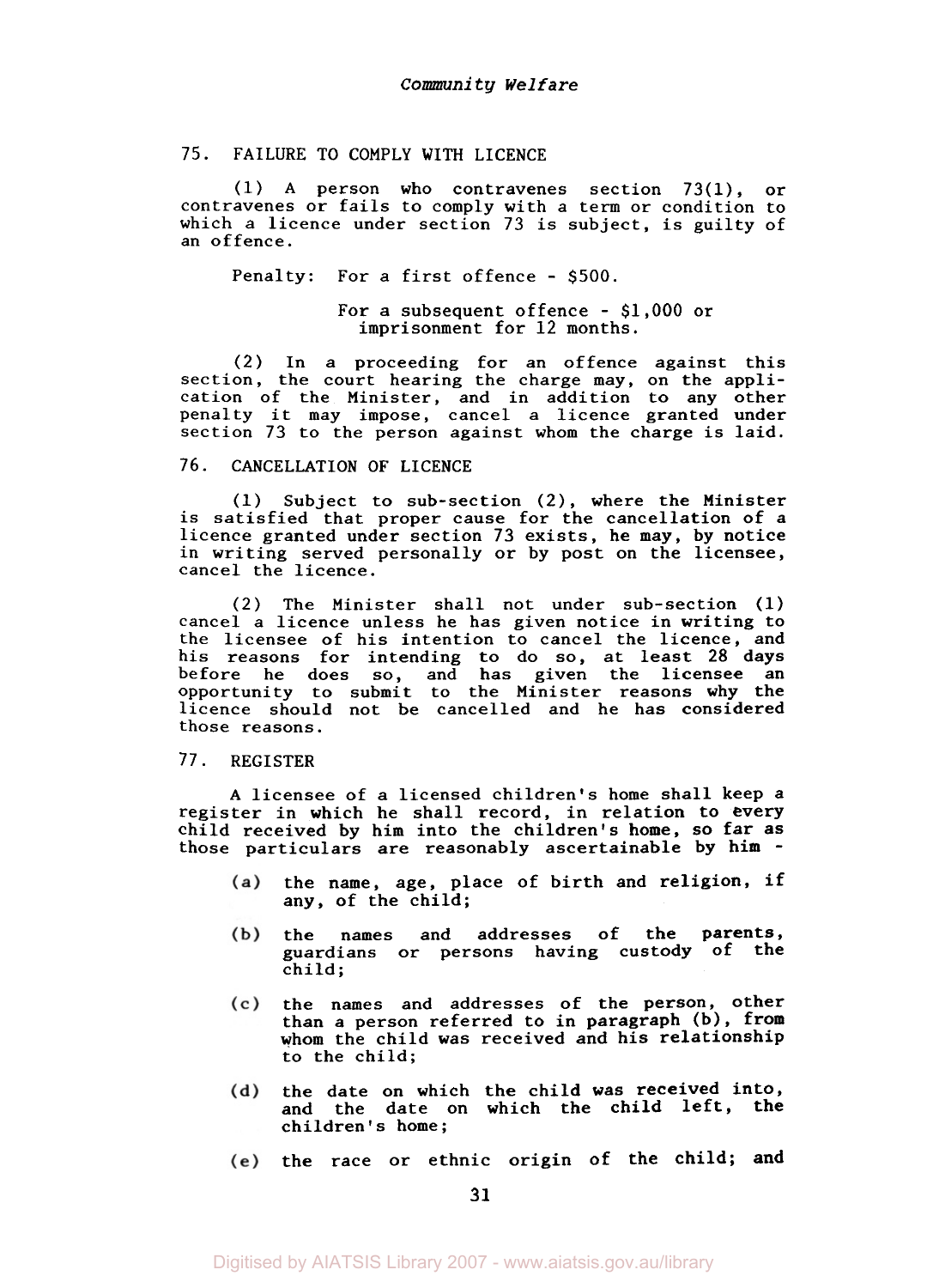(f) such other particulars as are prescribed.

# *78.* INSPECTION OF CHILDREN'S HOME

(1) The Minister or an authorized person may, at any reasonable time, enter and inspect a licensed children's home.

(2) The licensee of a licensed children's home shall, if *so* required by the Minister or an authorized person, produce for inspection the register that he is required under section 77 to keep, and shall furnish the Minister or the authorized person with such information in relation to a child in, or who has at any time been in, the children's home as the Minister or authorized person requires.

79. AGREEMENT

(1) The licensee of a licensed children's home shall not receive a child to be cared for in the home unless a parent, guardian or person having the custody of the child has signed an agreement, in the prescribed form, relating to the period for which the child will remain in the home and to the care and control of the child while he remains in the home.

Penalty: \$1,000 or imprisonment for *6* months.

*(2)* A licensee of a licensed children's home shall, at the request of the Minister or an authorized person, produce an agreement referred to in sub-section (1) for inspection by the Minister or authorized person.

Penalty: \$500.

80. DUTY OF MINISTER TO HEAR COMPLAINTS

A child being cared for in a licensed children's home, or a parent, guardian or person having the custody of that child, may request the Minister to investigate a complaint that the child or the parent, guardian or Person, as the case may be, has in relation to the care the child is receiving in the home or the control being imposed on him, and the Minister shall investigate the complaint.

81. NOTIFICATION OF ACCEPTANCE OF CHILD, &c.

(1) The licensee of a licensed children's home shall, within 24 hours after a child is received into the home, by notice in writing, advise the Minister of the licensee's acceptance of the custody of the child.

(2) Where a child has been cared for in a licensed children's home for a period of 12 months or more, and during that period there has been no substantial contact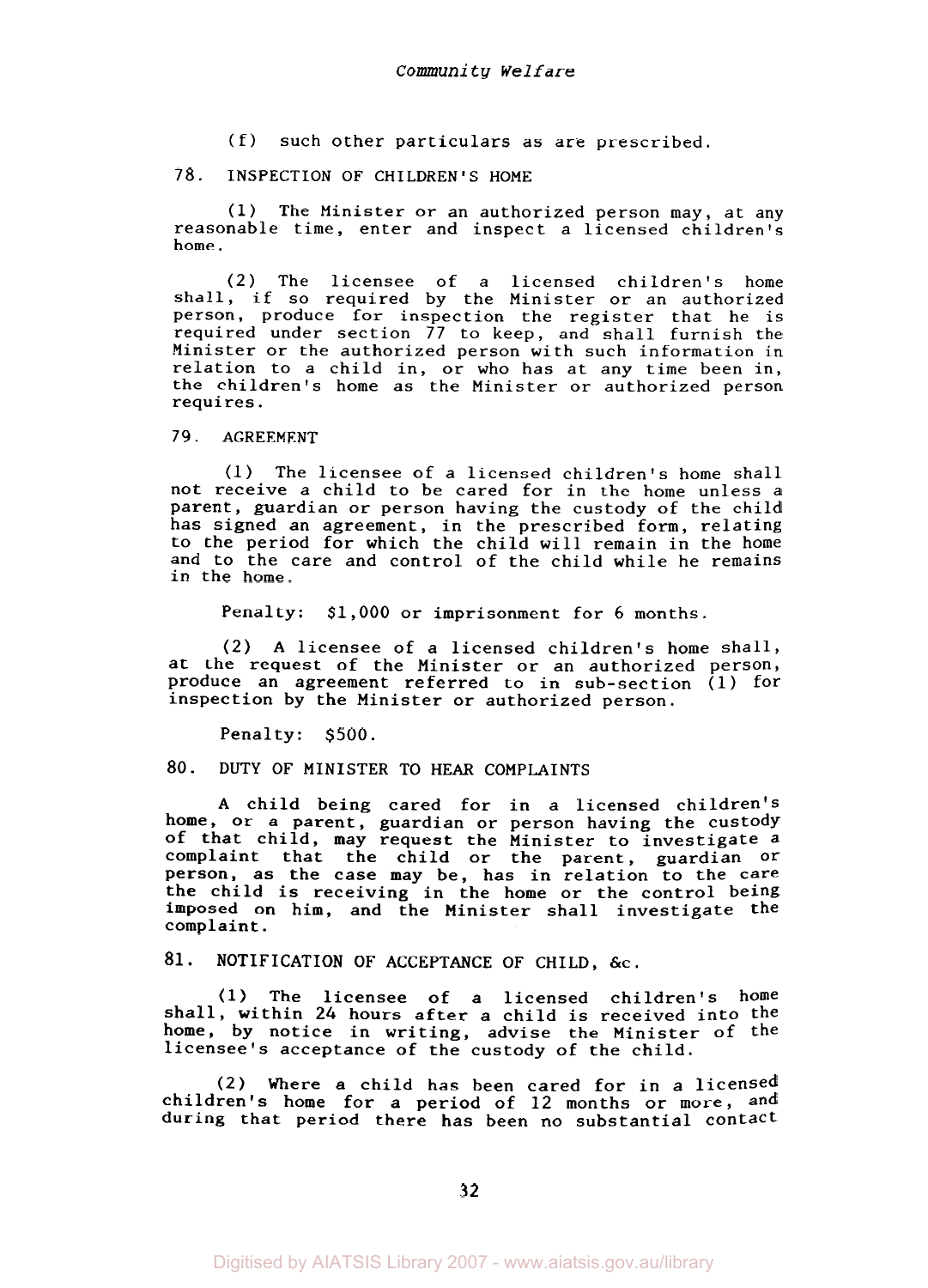between the child and his parents, guardians or persons in whose custody the child was before his admission to the children's home, the child shall be deemed, for the purposes of this Act, to be abandoned.

*Division 2* - *Licensed Child Care Centres* 

## *82.* **DEFINITION**

In this Division, unless the contrary intention appears -

- "child care centre" means premises in which more than *4* children who have not attained the age of *6*  years, some or all of whom are being cared for apart or away from their parents, guardians, foster parents or other persons having the custody of such children, are cared for -
	- (a) for reward or gain, whether monetary or otherwise;
	- (b) as a community service; or
	- (c) incidental to a community service **or**  commercial enterprise,

but does not include -

- (d) a children's home licensed under Division 1; or
- (e) a pre-school, school or other educational institution within the meaning of the Education Act.

#### **83. LICENSING OF CHILD CARE CENTRE**

(1) **No** person shall have the conduct or control of a child care centre unless that person is the holder of a current licence granted under this section in respect of the child care centre.

*(2)* **A** person may apply to the Minister, in a form approved by the Minister, for a licence under this section to be granted to him in respect of premises specified in the licence.

**(3)** The Minister may grant a licence under this section subject to such terms and conditions as are Prescribed and additional terms and conditions, if any, as the Minister thinks fit and specifies in the licence document.

*(4)* **A** licence granted under this section shall, subject to this Division, remain in force for **3** years after the day on which it was granted and may be renewed from time to time for successive periods of **3** years.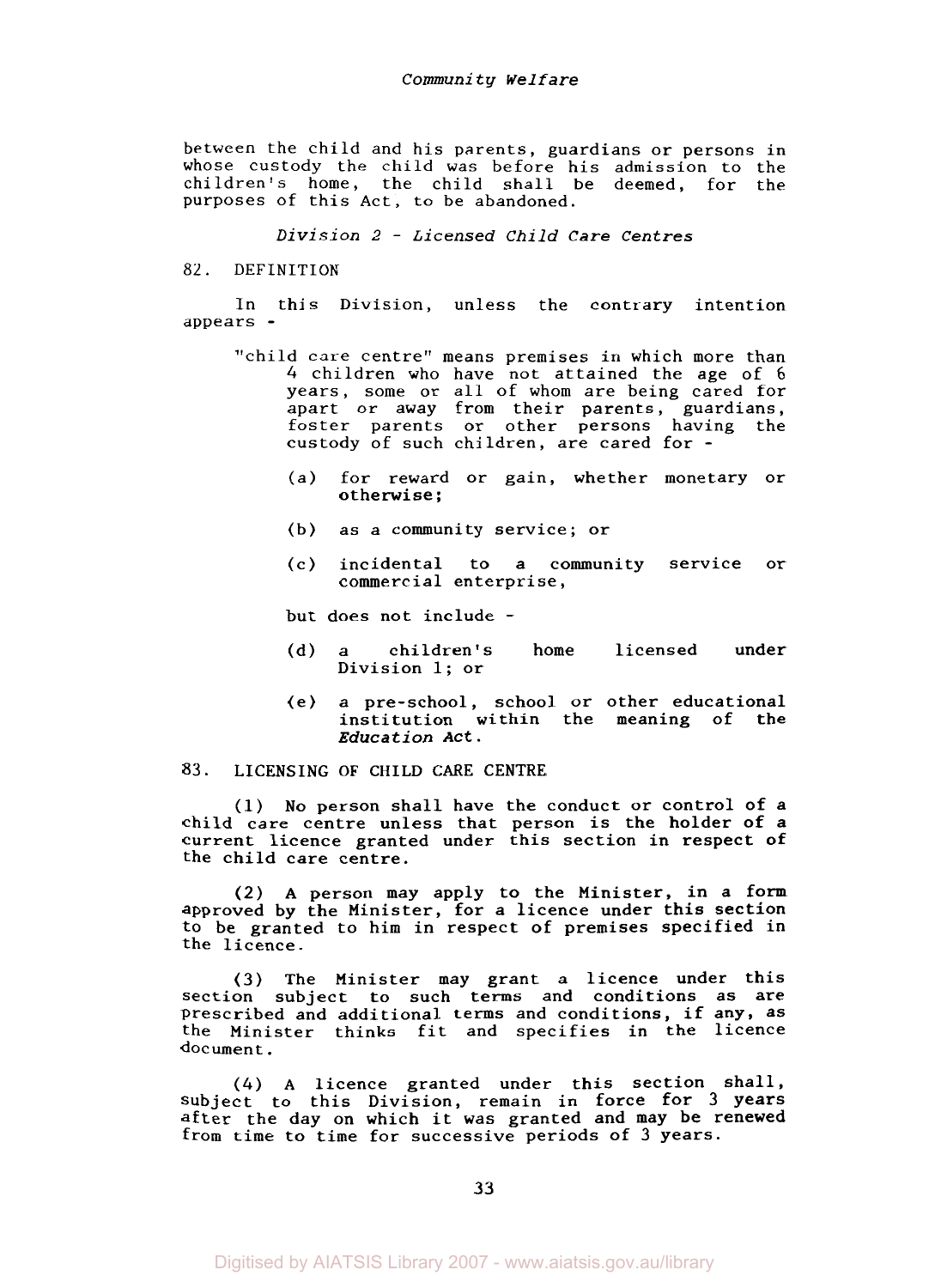### *84.* LICENCE TO BE DISPLAYED

A licence document under section *83(3)* shall be displayed conspicuously at the child care centre in relation to which the licence was granted.

## **85.** FAILURE TO COMPLY WITH LICENCE, &c.

A person who contravenes section **83(1),** or contravenes or fails to comply with a term or condition to which a licence under section *83* is subject, is guilty of an offence.

Penalty: For a first offence - \$500.

For a subsequent offence - \$1,000 or imprisonment for 12 months.

# *86.* CANCELLATION OF LICENCE

Where the Minister is satisfied that prescribed grounds for the cancellation of a licence granted under this Division exist, he may, in the prescribed manner, cancel the licence.

# **87.** REGISTER

A licensee of a licensed child care centre shall keep a register containing the prescribed particulars in relation to every child received by him into the centre.

## *88.* INSPECTION OF CHILD CARE CENTRE

**(1)** The Minister or an authorized person may, at any reasonable time, enter and inspect a licensed child care centre.

**(2)** The licensee of a licensed child care centre shall, if so required by the Minister or an authorized person, produce for inspection the register that he is required under section **87** to keep, and shall furnish the Minister or the authorized person with such information in relation to a child in, or who has at any time been in, the child care centre as the Minister or authorized person requires.

# **89.** MAXIMUM PERIOD IN CHILD CARE CENTRE

**(1)** No person shall permit a child in his custody to remain in a child care centre for a period in excess of the prescribed period.

Penalty: \$100.

*(2)* Where a child remains in a child care centre for a period in excess of the prescribed period, the licensee of the child care centre shall notify the Minister.

Penalty: \$250.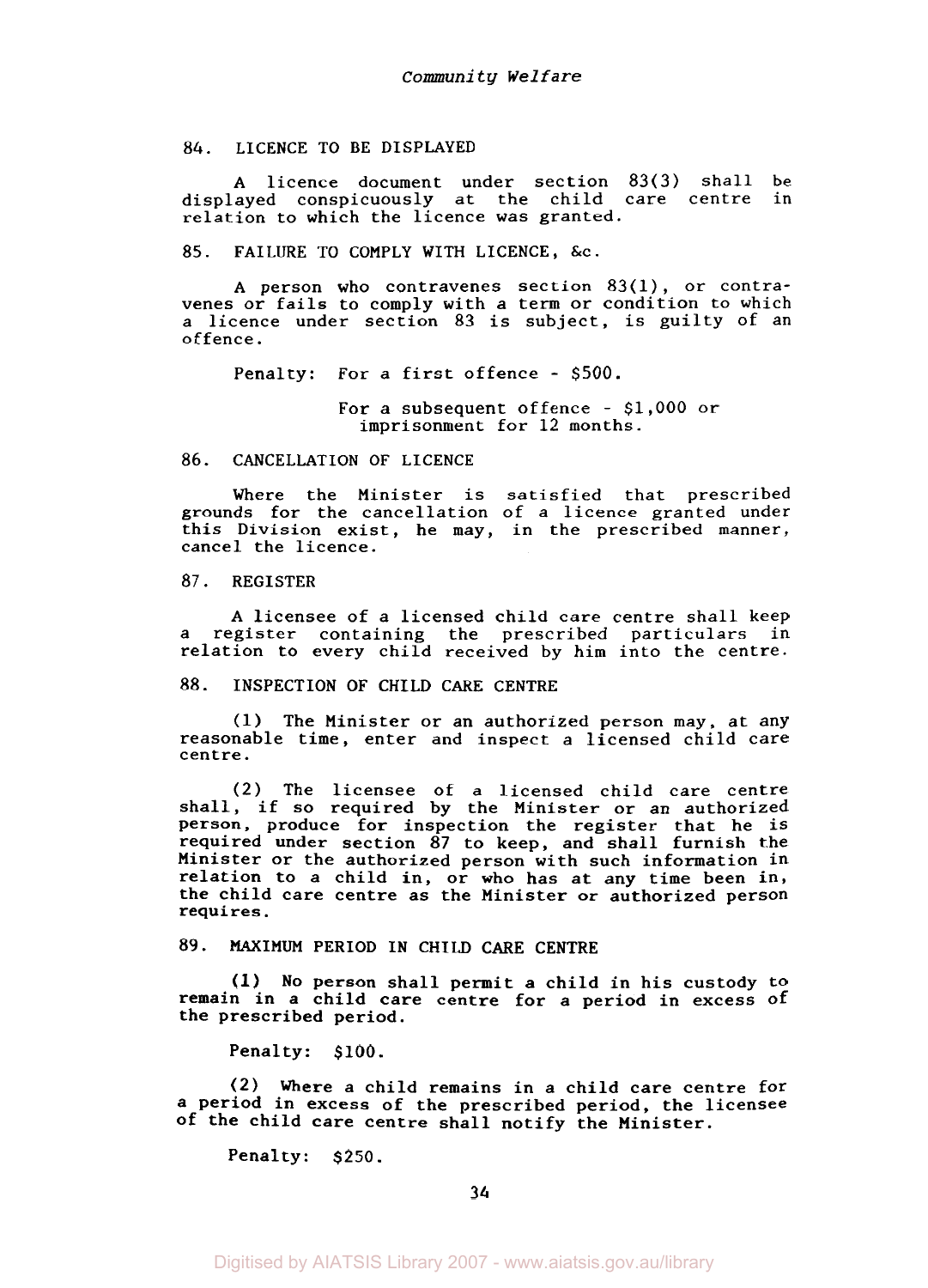# 90. DRUGS NOT TO BE ADMINISTERED

(1) Subject to the Regulations and to sub-section (2), no licensee of a licensed child care centre shall cause or permit medicines or drugs of any description to be administered to a child who is cared for at the child care centre.

Penalty: \$100.

(2) **A** parent, guardian or person having the custody of a child may authorize the licensee of a licensed child care centre to administer drugs to the child at that centre.

#### 91. INSPECTION OF OTHER PREMISES

The Minister or an authorized person may, where he believes on reasonable grounds that premises in respect of which a licence under this Part is not in force are being conducted as a child care centre, enter those premises for the purpose of ascertaining the state of the welfare of the children in those premises.

#### PART XI - EMPLOYMENT OF CHILDREN

# 92. EMPLOYMENT OF CHILDREN

No person shall, except with and in accordance with the consent in writing of the Minister, employ or cause or permit to be employed between the hours of 10 o'clock at night and *6* o'clock in the following morning a child who has not attained the age of 15 years.

Penalty: \$500 or imprisonment for **3** months.

#### **93.** DANGEROUS EMPLOYMENT

No person shall, except with and in accordance with the consent in writing of the Minister, employ or cause or permit to be employed, a child where the employment involves the child engaging in activity dangerous to the health or safety of the child.

Penalty: \$1,000 or imprisonment for *6* months.

## PART **XII** - MISCELLANEOUS

*94.* OBSTRUCTION, &c.

No person shall -

- (a) fail to comply with a requirement of; or
- (b) hinder, obstruct, assault or threaten violence to,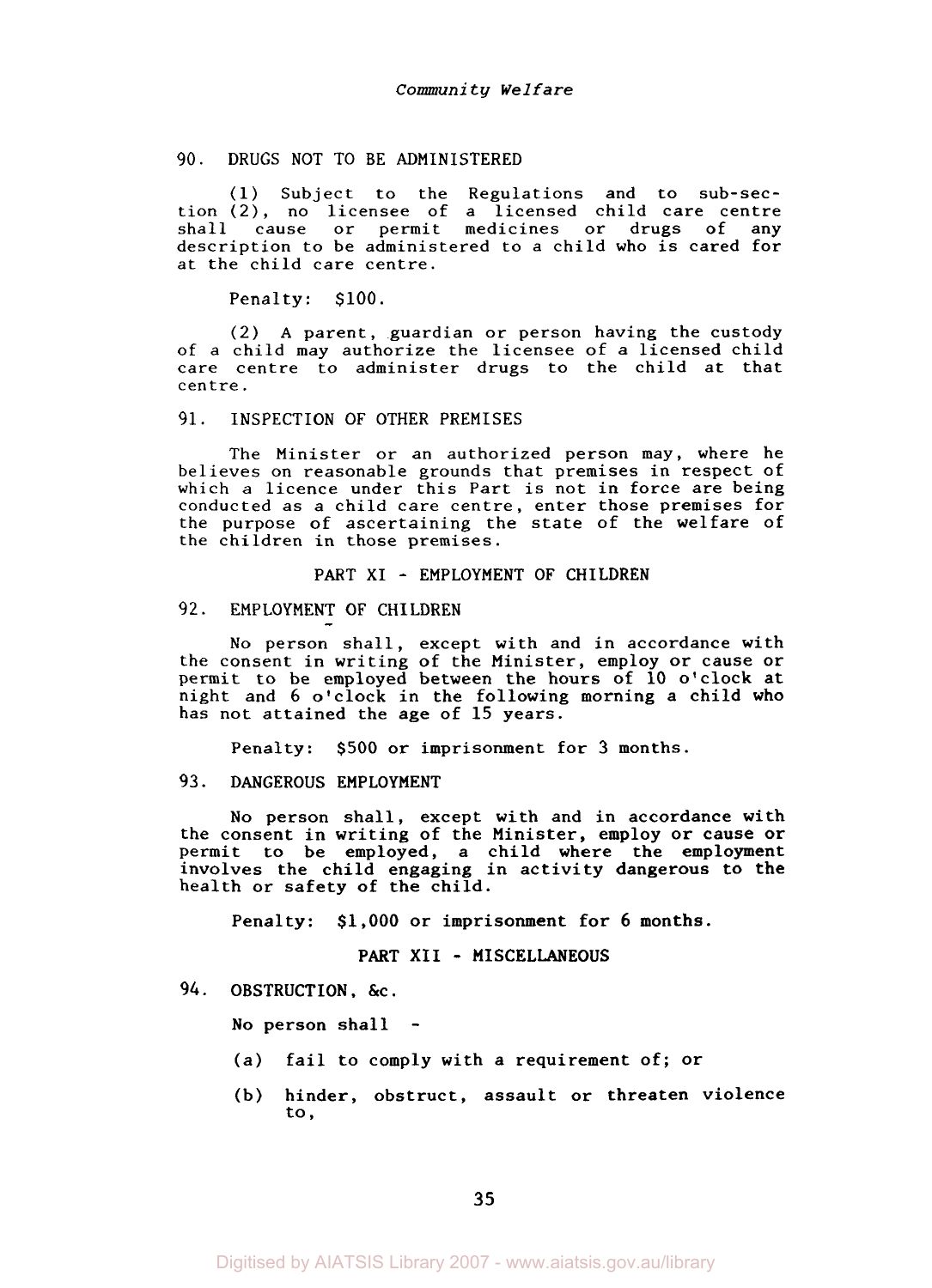the Minister or an authorized person in the exercise of his powers or performance of his functions under this Act.

Penalty: \$500 or imprisonment for **3** months.

# 95. PERSONATION

A person who falsely represents himself to be an authorized person is guilty of an offence.

Penalty: \$500 or imprisonment for *3* months.

# 96. OFFENCE TO REMOVE CHILD

(1) A person who, without lawful excuse, removes or causes to be removed a child from the custody of a person with whom, or from a place at which, the child has been placed under this Act, is guilty of an offence.

Penalty: \$1,000 or imprisonment for 6 months.

**(2)** For the purposes of sub-section (l), a person shall not be taken to have had a lawful excuse for removing or causing to be removed a child to whom Part VII applies unless he had the prior permission of the Minister to remove the child or cause it to be removed.

## **97.** SECRECY TO BE OBSERVED

(1) An authorized person shall, if the Minister directs, before assuming his duties, or exercising a power or performing a function under this Act, make a declaration in accordance with the prescribed form.

(2) A person shall not, directly or indirectly, except in the performance of his duties, or in the exercise of his powers or the performance of his functions under this Act, and while he is, or after he ceases to be, an authorized person, make a record of, or disclose or communicate to any person, information, in respect of the affairs of another person, acquired by him in the performance of his duties or in the exercise of his powers or the performance of his functions under this Act.

Penalty: \$500 or imprisonment for *3* months.

*(3)* **A** person who is, or has been, an authorized person shall not, except for the purposes of this Act, be required to -

- (a) produce in a court a document that has come into his possession or under his control; or
- (b) disclose or communicate to a court any matter or thing that has come under his notice,

in the performance of his duties or functions under this Act.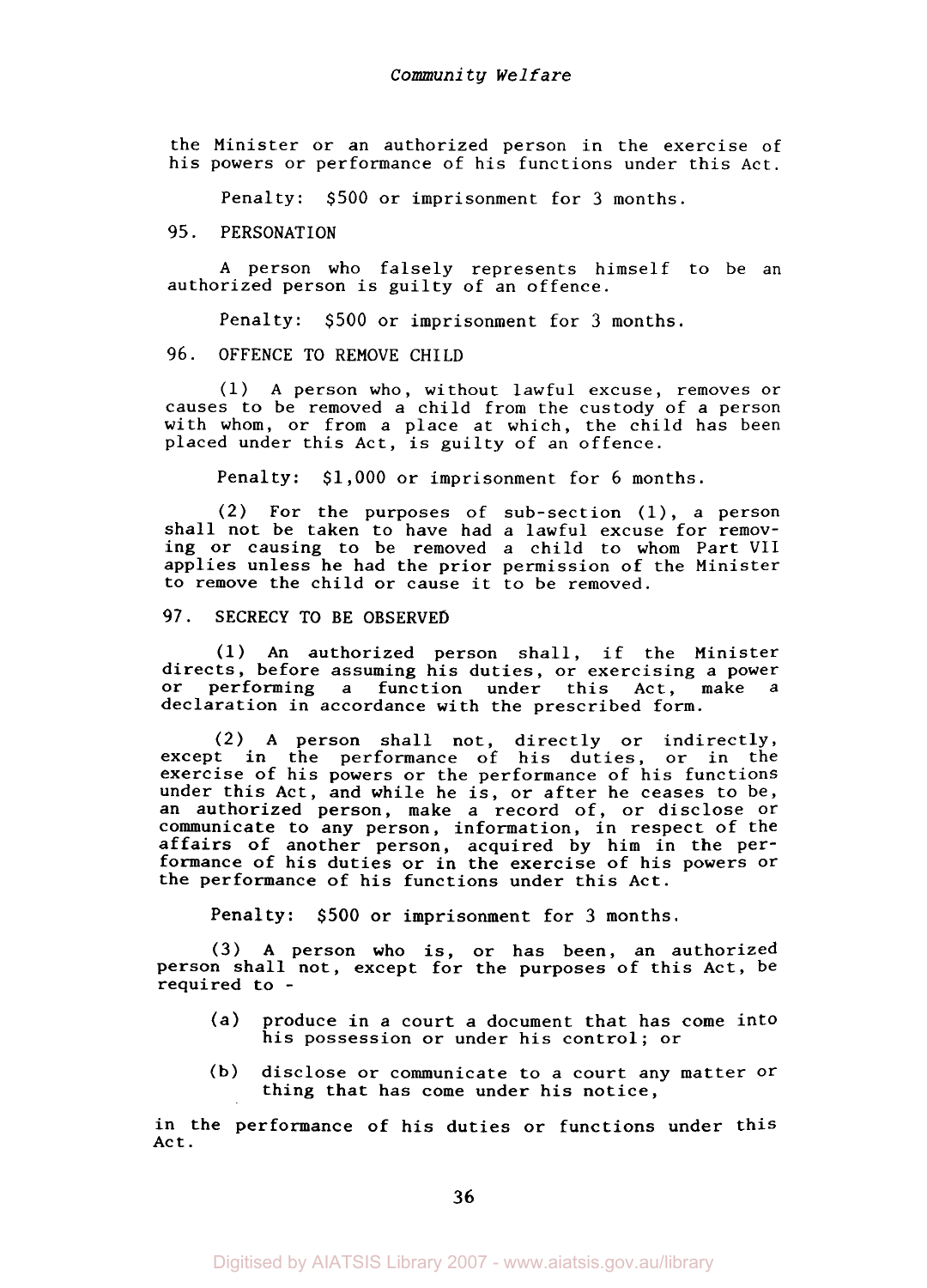*(4)* Notwithstanding sub-sections **(l),** *(2)* and *(3),*  an authorized person may disclose information or records that have come to his notice or into his possession in the performance of his duties or functions under this Act -

- to the person to whom the information or records relate ;
- $(b)$ in connection with the administration of this Act:
- $(c)$ if the Minister certifies that it is necessary in the public interest that information should be disclosed - to such person as the Minister directs ;
- $(d)$  to a prescribed authority or person;
- $(e)$ to a person who, in the opinion of the Minister, is expressly or impliedly authorized by the person to whom the information relates to obtain it; or
- subject to the approval of the Minister to a  $(f)$ person engaged in a bona fide research programme where the person has given an undertaking in writing to the Minister to preserve the identity of and confidentiality relating to individual persons to whom the information and records relate.

(5) An authority or person to whom information is disclosed under sub-section *(4),* and any person or employee under the control of that authority or person, shall, in respect of that information, be subject to the same rights, privileges, obligations and liabilities under sub-sections (2) and **(3)** as if it or he were an authorized person and had acquired the information and records in the performance of his duties as such.

**98. OFFENCES** AND PENALTIES

**(1) A** person shall not contravene or fail to comply with this Act or the Regulations or an order under this Act or the Regulations.

(2) **A** person who contravenes or fails to comply with this Act or the Regulations or an order under this Act or the Regulations for which a penalty is not provided by this Act or the Regulations other than by this section, is punishable on conviction by a fine of \$1,000 or imprisonment for *6* months.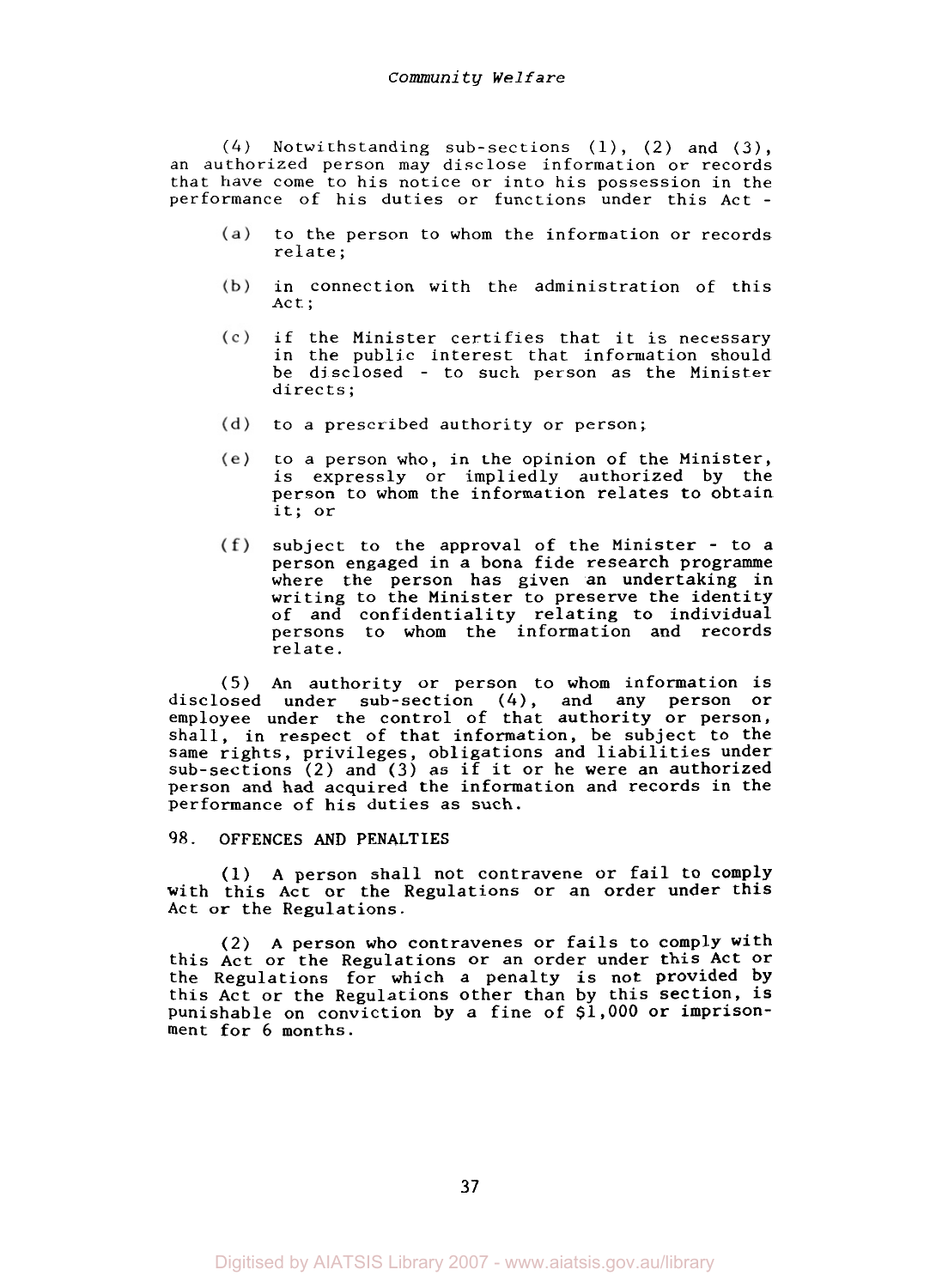#### **99. REGULATIONS**

The Administrator may make regulations, not inconsistent with this Act, prescribing all matters required or permitted by this Act to be prescribed, or necessary or convenient to be prescribed for carrying out or giving effect to this Act and in particular in relation to -

- the licensing of child care centres and the  $(a)$ cancellation of such licences;
- $(b)$ the standard of construction, facilities (including provision for the storage and preparation of food), cleanliness, sanitation, lighting, heating, ventilation and safety of child care centres;
- the maintenance of child care centres in a proper state of repair;  $(c)$
- the play space in and around child care centres  $(d)$ and the facilities and equipment for play to be provided ;
- the maximum number of children who may be received into a child care centre or into a child care centre of a particular class, having regard to the available facilities, space and staff of the centre;
- $(f)$  the operation of child care centres;
- $(g)$ the suitability of persons operating child care centres and of the staff employed in such centres and the numbers of such staff;
- $(h)$ the proper management of child care centres and the health and safety of the children therein;
- $(j)$ the display of the name of proprietors, and details of the registration, of child care centres ;
- the form of licences and other documents; and
- $(m)$ Penalties, not exceeding \$1,000 or imprisonment for *6* months, for offences against the Regulations.

## 100. SAVINGS

(1) Where, immediately before the commencement of this Act, a child was a State child within the meaning of the repealed Act, he shall, on and from that commencement, for the remainder of the period during which he would have remained a State child had this Act not commenced, be deemed to be a child declared under section 43(4)(a) to be in need of care and ordered under section  $43(5)(d)$  to be placed under the sole guardianship of the Minister.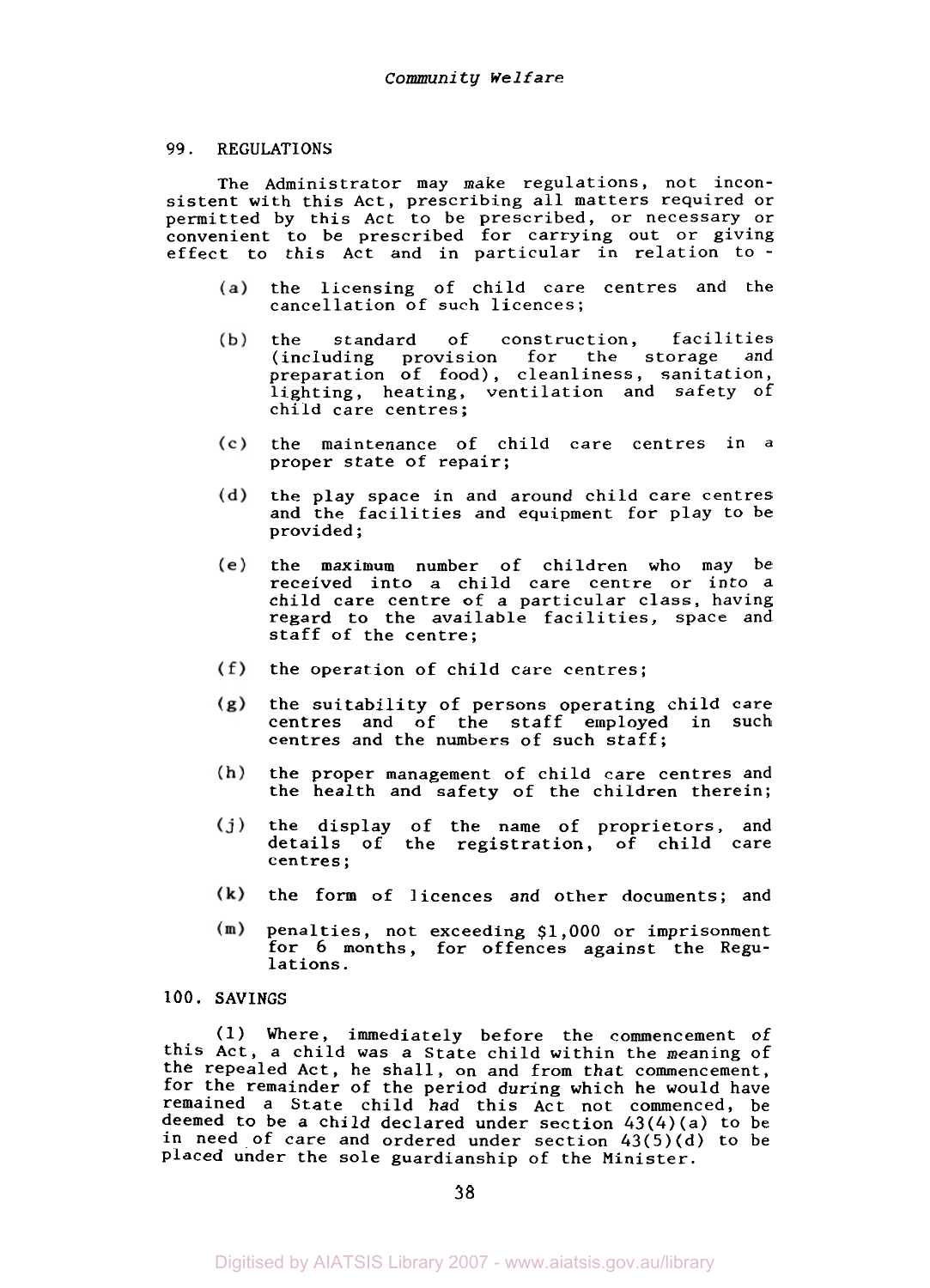(2) Where, immediately before the commencement of this Act, a State child referred to in sub-section (1) was in the custody of a person, in an institution or released on probation, he shall, on the commencement of this Act, be deemed to be in the custody of that person, in that institution or at large, as the case may be, subject to the same terms and conditions as applied to and in relation to him under the repealed Act, as a child to whom Part **VII** of this Act applies and with the agreement or approval of the Minister, until the Minister makes other arrangements under that Part for his custody.

*(3)* Where, immediately before the commencement of this Act, a person had, under the repealed Act, the permission of the Director to operate a child minding centre at a house or place and that house or place was registered under the repealed Act as a child minding centre, that person shall, on the commencement of this Act, be deemed to be licensed under section **83** of this Act in respect of that house or place and this Act shall apply subject to the same terms and conditions, not inconsistent with this Act, as then applied to and in relation to that permission and registration as if the licence were issued on that commencement and those terms and conditions were specified under section **83(3)** in the licence.

*(4)* For the purposes of this section, "repealed Act" means the Acts repealed by section **3** as in force immediately before the commencement of this Act.

**39**